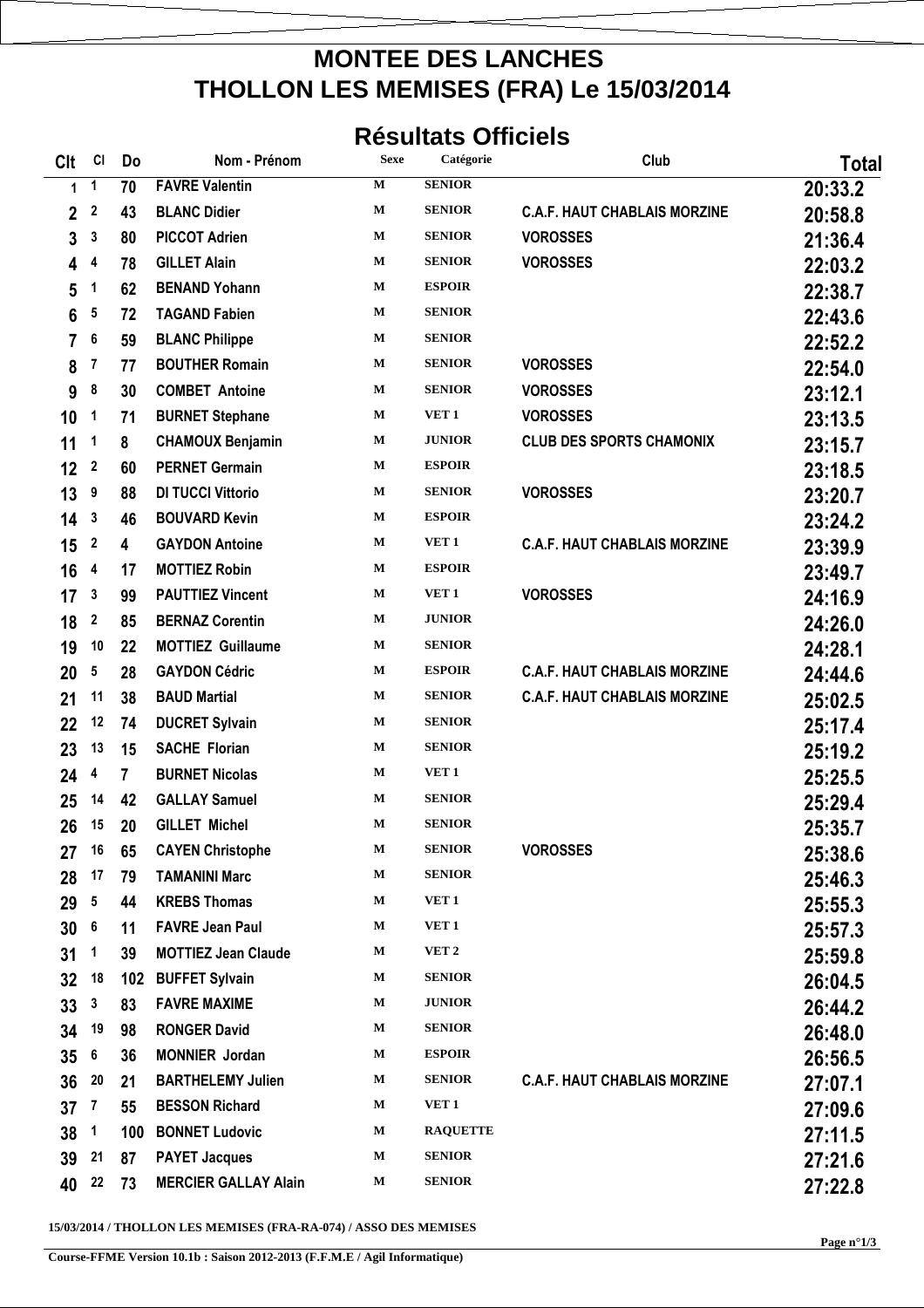| Clt   | CI               | Do              | Nom - Prénom                   | <b>Sexe</b> | Catégorie        | Club                                | <b>Total</b> |
|-------|------------------|-----------------|--------------------------------|-------------|------------------|-------------------------------------|--------------|
| 41    | 23               | $5\phantom{.0}$ | <b>FEBRIER Julien</b>          | $\mathbf M$ | <b>SENIOR</b>    |                                     | 27:29.1      |
| 42    | 24               | 90              | <b>JACQUIER Aurelien</b>       | M           | <b>SENIOR</b>    |                                     | 27:30.4      |
| 43    | 8                | 69              | <b>BECQUILLEUX Franck</b>      | $\mathbf M$ | VET <sub>1</sub> |                                     | 27:43.1      |
| 44    | 25               | 92              | <b>BOUVIER Jean Philippe</b>   | $\mathbf M$ | <b>SENIOR</b>    | <b>VOROSSES</b>                     | 27:51.1      |
| 45    | 1                | 27              | <b>MEYNET CORDONNIER Fanny</b> | F           | <b>CADET</b>     | <b>VOROSSES</b>                     | 27:53.5      |
| 46    | 2                | 34              | <b>DESUZINGE Jean Paul</b>     | М           | VET <sub>2</sub> | <b>VOROSSES</b>                     | 27:57.5      |
| 47    | 26               | 50              | <b>VITTOZ Romain</b>           | $\mathbf M$ | <b>SENIOR</b>    |                                     | 28:03.5      |
| 48    | 1                | 26              | <b>FAVRE Emilie</b>            | F           | <b>SENIOR</b>    | <b>Licence HORS CLUB</b>            | 28:12.0      |
| 49    | 1                | 66              | <b>PREMAT Yves</b>             | $\mathbf M$ | VET <sub>3</sub> |                                     | 28:34.9      |
| 50    | 1                | 29              | <b>GAYDON Manon</b>            | $\mathbf F$ | <b>JUNIOR</b>    | <b>C.A.F. HAUT CHABLAIS MORZINE</b> | 28:38.0      |
| 51    | 27               | 68              | <b>SERVOZ Stephane</b>         | М           | <b>SENIOR</b>    |                                     | 28:39.7      |
| 52    | 4                | 12              | <b>FERDINAND Antoine</b>       | $\mathbf M$ | <b>JUNIOR</b>    | <b>Licence HORS CLUB</b>            | 28:49.6      |
| 53    | 9                | 91              | <b>THIERRY Laurent</b>         | М           | VET <sub>1</sub> |                                     | 28:57.6      |
| 54    | 3                | 23              | <b>MOREL Guy</b>               | $\mathbf M$ | VET <sub>2</sub> | PRAZ- DE-LYS SOMMAND SKI-ALPIN      | 28:59.7      |
| 55    | 10               | 48              | <b>ROCH Jean Luc</b>           | М           | VET <sub>1</sub> |                                     | 29:23.1      |
| 56    | 11               | 16              | <b>COTTEREAU Laurent</b>       | М           | VET <sub>1</sub> | <b>CHAMBERY ESCALADE</b>            | 29:25.1      |
| 57    | 7                | 18              | <b>VESIN Sebastien</b>         | $\mathbf M$ | <b>ESPOIR</b>    |                                     | 29:26.6      |
| 58    | 28               | 56              | <b>VESIN Mickael</b>           | $\mathbf M$ | <b>SENIOR</b>    |                                     | 29:35.0      |
| 59    | 12               | 33              | <b>BULTEZ Olivier</b>          | $\mathbf M$ | VET <sub>1</sub> |                                     | 29:36.9      |
| 60    | 1                | 64              | <b>FAVRE Lucas</b>             | $\mathbf M$ | <b>CADET</b>     |                                     | 29:42.6      |
| 61    | 13               | 47              | <b>WEBB Oliver</b>             | $\mathbf M$ | VET <sub>1</sub> | <b>CLUB DES SPORTS CHAMONIX</b>     | 30:12.5      |
| 62    | 14               | 95              | <b>GAILLARD Frederic</b>       | $\mathbf M$ | VET <sub>1</sub> |                                     | 30:32.4      |
| 63    | 4                | 35              | <b>LOISEL Vincent</b>          | M           | VET <sub>2</sub> |                                     | 30:38.3      |
| 64    | 15               | $\mathbf{3}$    | <b>ALLAIN Didier</b>           | $\mathbf M$ | VET <sub>1</sub> |                                     | 30:44.5      |
| 65    | 2                | 9               | <b>ROUILLIER Philippe</b>      | $\mathbf M$ | VET <sub>3</sub> |                                     | 30:49.1      |
| 66    | 29               | 89              | <b>BUGNET Sebastien</b>        | $\mathbf M$ | <b>SENIOR</b>    |                                     | 30:58.6      |
| 67    | 5                | 84              | <b>GAYMORT Jean Francois</b>   | $\mathbf M$ | VET <sub>2</sub> |                                     | 31:05.6      |
| 68    | 30               | 81              | <b>BELLANGER Nicolas</b>       | $\mathbf M$ | <b>SENIOR</b>    |                                     | 31:15.3      |
| 69    | 5                | 93              | <b>HUG Bastien</b>             | $\mathbf M$ | <b>JUNIOR</b>    |                                     | 31:53.6      |
| 70    | 8                | 51              | <b>VESIN Paul</b>              | $\mathbf M$ | <b>ESPOIR</b>    |                                     | 32:53.1      |
| 71    | 6                | 75              | <b>CHEVALLET Joseph</b>        | М           | VET <sub>2</sub> |                                     | 33:02.3      |
| 72    | 3                | $\overline{2}$  | <b>HUBER Joachim</b>           | $\mathbf M$ | VET <sub>3</sub> |                                     | 33:06.7      |
| 73    | $\overline{7}$   | 13              | <b>SABONNADIERE Michel</b>     | М           | VET <sub>2</sub> |                                     | 33:17.4      |
| 74    | 4                | 76              | <b>GROS Jean Claude</b>        | М           | VET <sub>3</sub> |                                     | 33:53.7      |
| 75    | 16               | 1               | <b>LEGRIX Olivier</b>          | М           | VET <sub>1</sub> |                                     | 34:21.5      |
| 76    | 17               | 96              | <b>BATAILLE Eric</b>           | $\mathbf M$ | VET 1            |                                     | 34:35.1      |
| 77    | 8                | 57              | <b>MEUNIER MARC</b>            | М           | VET <sub>2</sub> |                                     | 34:40.3      |
| 78    | $\mathbf{2}$     | 10              | <b>LOISEL Jolan</b>            | М           | <b>CADET</b>     |                                     | 35:01.7      |
| 79    | 31               | 94              | <b>BUTTAY Florent</b>          | М           | <b>SENIOR</b>    |                                     | 35:20.8      |
| 80    | $\boldsymbol{2}$ | 53              | <b>CHRISTIN Pauline</b>        | F           | <b>SENIOR</b>    |                                     | 35:49.6      |
| 81    | 9                | 86              | <b>LEROY Philippe</b>          | М           | VET 2            |                                     | 36:26.2      |
| 82    | 3                | 54              | <b>FROSSARD Virginie</b>       | F           | <b>SENIOR</b>    |                                     | 37:38.8      |
| 83    | 4                | 6               | <b>SCHOEPFER Clotilde</b>      | F           | <b>SENIOR</b>    |                                     | 37:48.5      |
| 84 18 |                  | 97              | <b>GONIN Daniel</b>            | M           | VET 1            |                                     | 37:56.4      |

**15/03/2014 / THOLLON LES MEMISES (FRA-RA-074) / ASSO DES MEMISES**